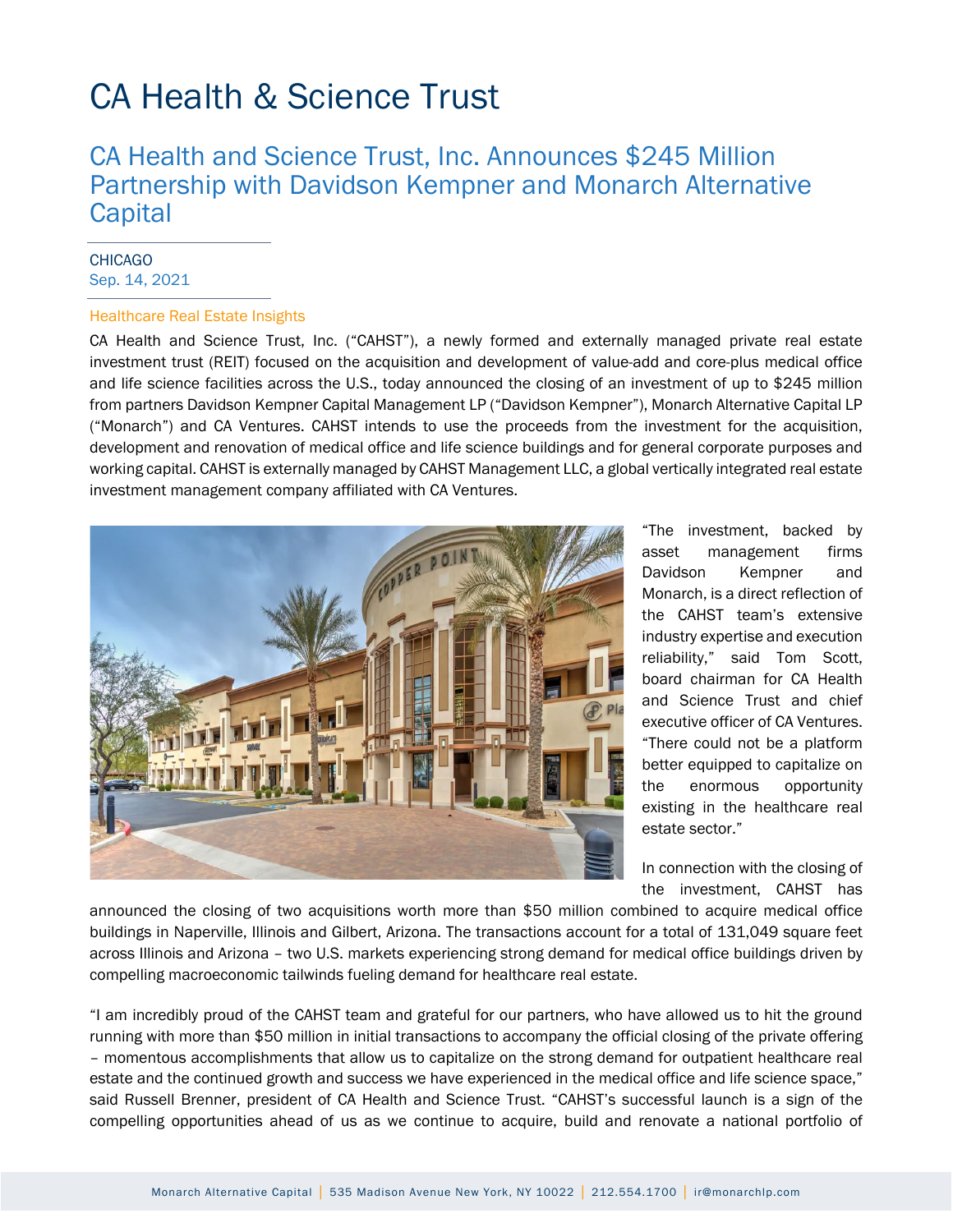# CA Health & Science Trust

healthcare real estate assets for our tenants, providing them with premier facilities for the delivery of healthcare services and medical research."

"The closing of the Naperville and Gilbert properties are the result of our veteran team's extensive medical office sector experience and industry relationships to source attractive investment opportunities for the growing CAHST portfolio," said Jesse Ostrow, chief investment officer of CA Health and Science Trust. "This significant milestone marks an exciting inflection point in our medical office and life sciences strategy and will help us deliver significant value to both tenants and investors."

The offering and sale of securities pursuant to the investment was conducted pursuant to an exemption under the Securities Act of 1933, as amended (the "Securities Act"), or applicable state securities laws, and have been sold in a private placement pursuant to Regulation D under the Securities Act. The sale of securities pursuant to the investment has not been registered under the Securities Act and may not be sold in the U.S. absent registration or an exemption from the registration requirements of the Securities Act.

This press release does not constitute an offer to sell or the solicitation of an offer to buy the securities described herein, nor shall it constitute an offer, solicitation or sale in any jurisdiction in which such offer, solicitation or sale is unlawful.

### About Monarch Alternative Capital LP

Monarch Alternative Capital LP is a global investment firm founded in 2002 with approximately \$9 billion in assets under management. Monarch focuses primarily on opportunistic and distressed situations across corporate debt, real estate, special situations, and other market segments. Monarch draws on the skills and experience of its employees across its offices in New York and London. For more information, please visit www.monarchlp.com.

#### About CA Health and Science Trust, Inc.

CA Health and Science Trust, Inc. ("CAHST") is an externally managed private Real Estate Investment Trust (REIT) based in Chicago, Illinois, strategically designed to invest in the acquisition and development of coreplus, value-add medical office and life science facilities across the United States. For more information, visit www.cahstreit.com.